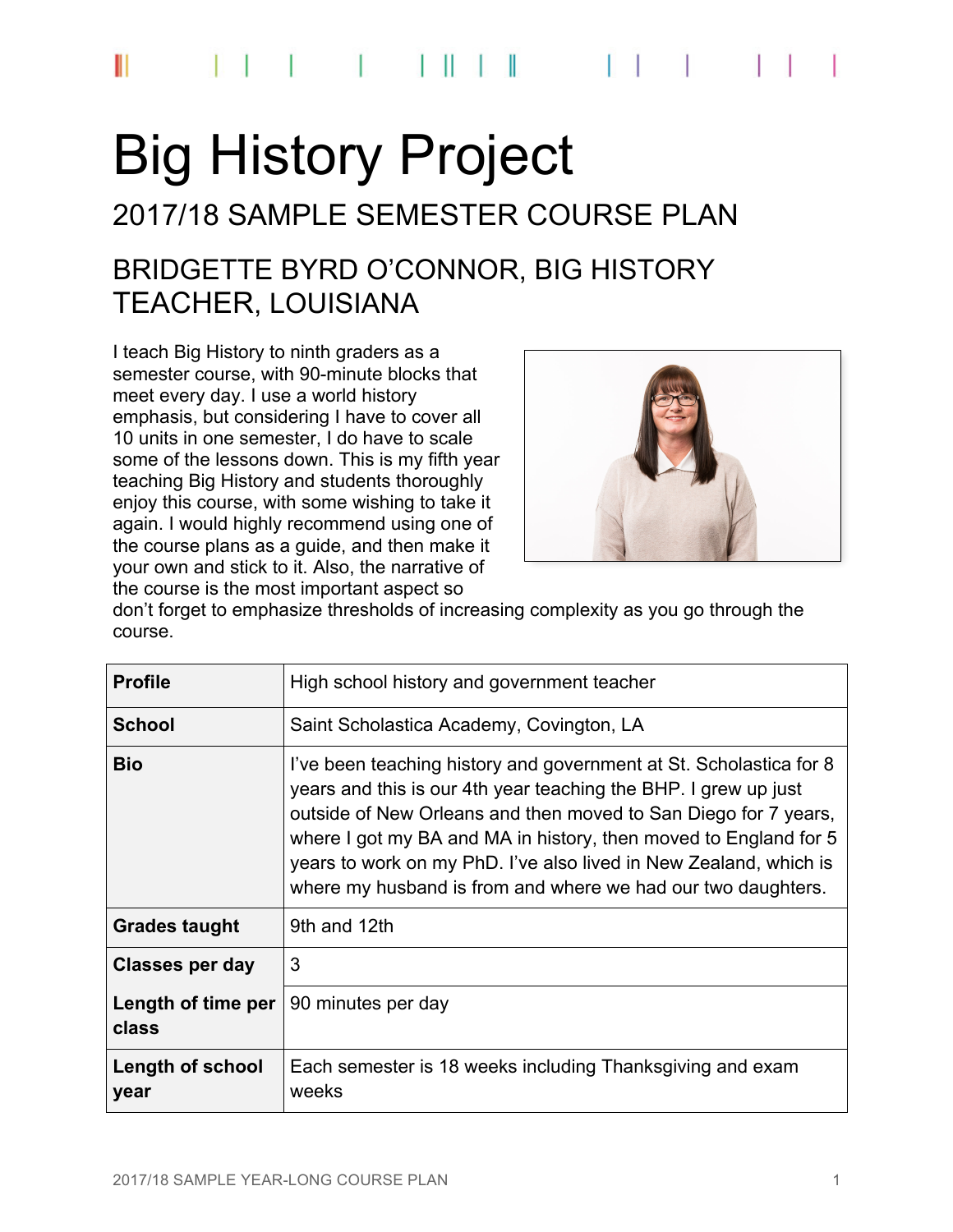| <b>BHP</b> students per<br>year                                                                              | About 120                                                                                                                                                             |
|--------------------------------------------------------------------------------------------------------------|-----------------------------------------------------------------------------------------------------------------------------------------------------------------------|
| Base course plan                                                                                             | Semester                                                                                                                                                              |
| How is your<br>course different<br>from the standard<br>course plan?                                         | I teach a modified semester course plan with a concentration in<br>world history. This schedule is for 18 weeks of classes that meet<br>every day for 90 minutes/day. |
| <b>What suggestions</b><br>do you have for<br>teachers who<br>might choose to<br>follow your<br>course plan? | Make adjustments as you see fit, but definitely stick to your plan<br>and remember to always keep the BH narrative in mind as you<br>teach.                           |

**Note from BHP:** There are a ton of videos, articles, and activities in the course so feel free to pick and choose what works best for your students. Notes have been made at the end of each unit to indicate which lessons are for BHP Science implementations, but feel free to incorporate these lessons into your own. Activities, videos, and readings that teachers use to supplement their lessons have been added in blue to the plans below.

**Note**: Investigations 0, 2, 6, and 9 must be submitted to the Big History Project through the website. Each of these units has an Investigation Input Form where students can copy and paste their essays. Each of these Investigations can also be submitted to BHP Score, which is a partnership with ASU that allows teachers to submit student Investigation essays for grading using the BHP Writing Rubric.

#### Course Learning Outcomes

- 1. Explain how thresholds of increasing complexity, differing scales of time and space, claim testing, and collective learning help us understand historical, current, and future events as part of a larger narrative.
- 2. Integrate perspectives from multiple disciplines to create, defend, and evaluate the history of the Universe and Universal change.
- 3. Deepen an understanding of key historical and scientific concepts and facts; use these in constructing explanations.
- 4. Engage in meaningful scientific inquiry and historical investigations by being able to hypothesize, form researchable questions, conduct research, revise one's thinking, and present findings that are well-supported by scientific and historical evidence.
- 5. Critically evaluate, analyze, and synthesize primary and secondary historical, scientific, and technical texts to form well-crafted and carefully supported written and oral arguments.
- 6. Communicate arguments to a variety of audiences to support claims through analysis of substantive texts and topics; use valid reasoning and relevant and sufficient evidence through individual or shared writing, speaking, and other formats.
- 7. Locate and understand how our own place, our community's place, and humanity as a whole fit into and impact Big History's narrative.
- 8. Engage in historical analysis using the theories and practices from multiple disciplines, toward an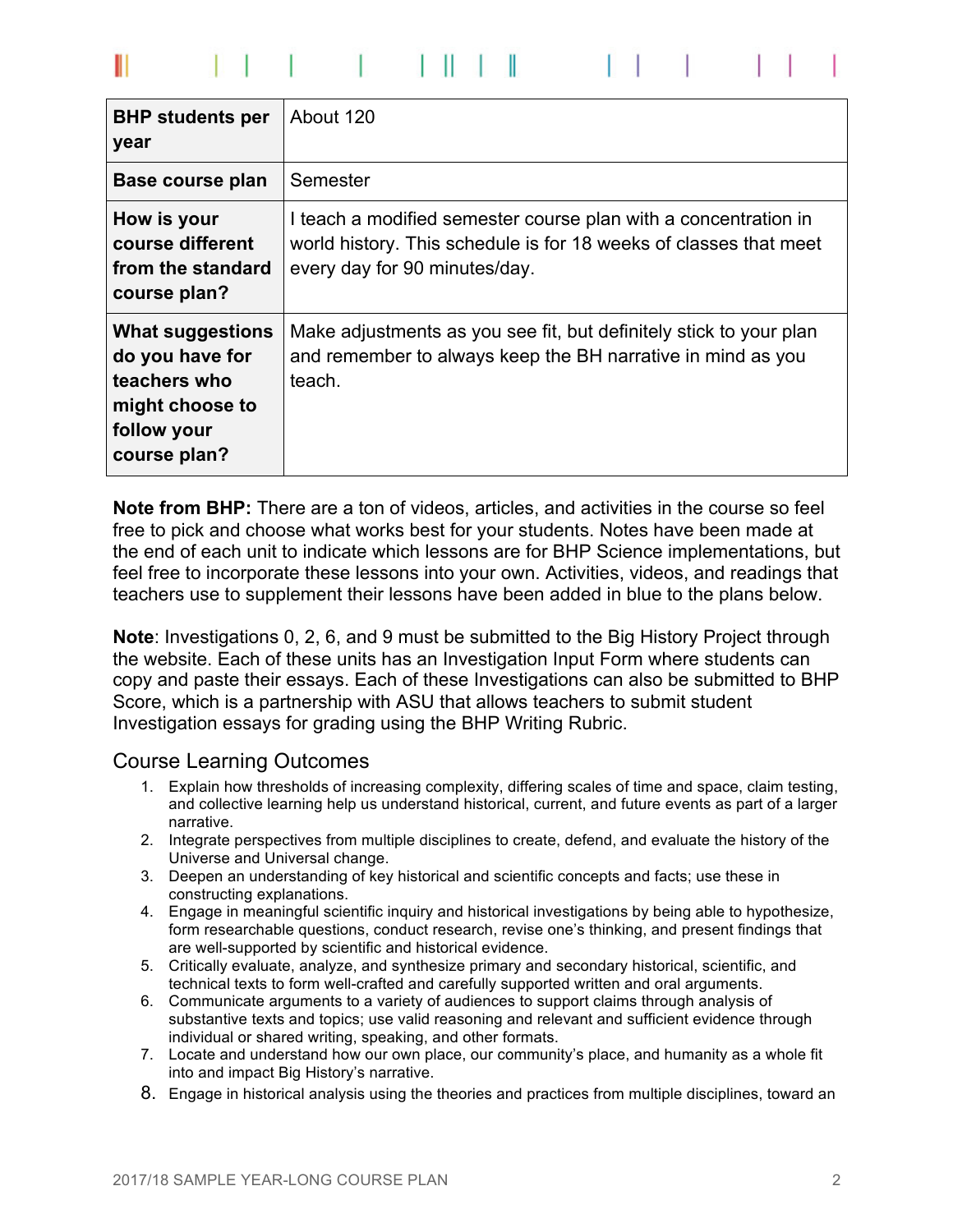#### $\parallel$  $\mathbb{R}^n$  $\Box$  $\mathbf{L}$ -1  $\sim$  1

integrated, interdisciplinary understanding of the history of the Universe.

| Unit / Activity | <b>Estimated Start</b> | <b>Estimated Duration</b> |
|-----------------|------------------------|---------------------------|
| 1               | August 10              | 1.5 weeks                 |
| $\overline{2}$  | August 19              | 1.5 weeks                 |
| 3               | September 1            | 1 week                    |
| $\overline{4}$  | September 10           | 1 week                    |
| 5               | September 18           | 1.5 weeks                 |
| 6               | September 29           | 1.5 weeks                 |
| $\overline{7}$  | October 19             | 2 weeks                   |
| 8               | November 2             | 2 weeks                   |
| 9               | November 19            | 2 weeks                   |
| 10              | December 7             | 1 week                    |

## Projected Pacing Guide\*

*\*Takes into account school holidays, in-service days, and other commonly missed time such as testing days.*

| <b>Due Date</b>             | Unit | <b>Item</b>                       |
|-----------------------------|------|-----------------------------------|
| <b>First Week of School</b> |      | <b>Teacher Perception Survey</b>  |
|                             |      | <b>Student Perception Survey</b>  |
|                             |      | Investigation 0                   |
| <b>End of Unit 5</b>        | 5    | <b>Teacher Perception Survey</b>  |
|                             | 5    | <b>Student Perception Survey</b>  |
|                             | 5    | <b>Student Concept Assessment</b> |
| <b>End of Unit 6</b>        | 6    | Investigation 6                   |
| <b>End of Course</b>        | 9    | Investigation 9                   |
|                             | 10   | <b>Teacher Perception Survey</b>  |
|                             | 10   | <b>Student Perception Survey</b>  |
|                             | 10   | <b>Student Concept Assessment</b> |
| <b>Upon Completion</b>      |      | <b>Teacher Log</b>                |
|                             | 2    | <b>Teacher Log</b>                |
|                             | 3    | <b>Teacher Log</b>                |
|                             | 4    | <b>Teacher Log</b>                |
|                             | 5    | <b>Teacher Log</b>                |
|                             | 6    | <b>Teacher Log</b>                |
|                             |      | <b>Teacher Log</b>                |
|                             | 8    | <b>Teacher Log</b>                |
|                             | 9    | <b>Teacher Log</b>                |
|                             | 10   | <b>Teacher Log</b>                |

### Program Evaluation Submission Schedule

Unit 1—What Is Big History?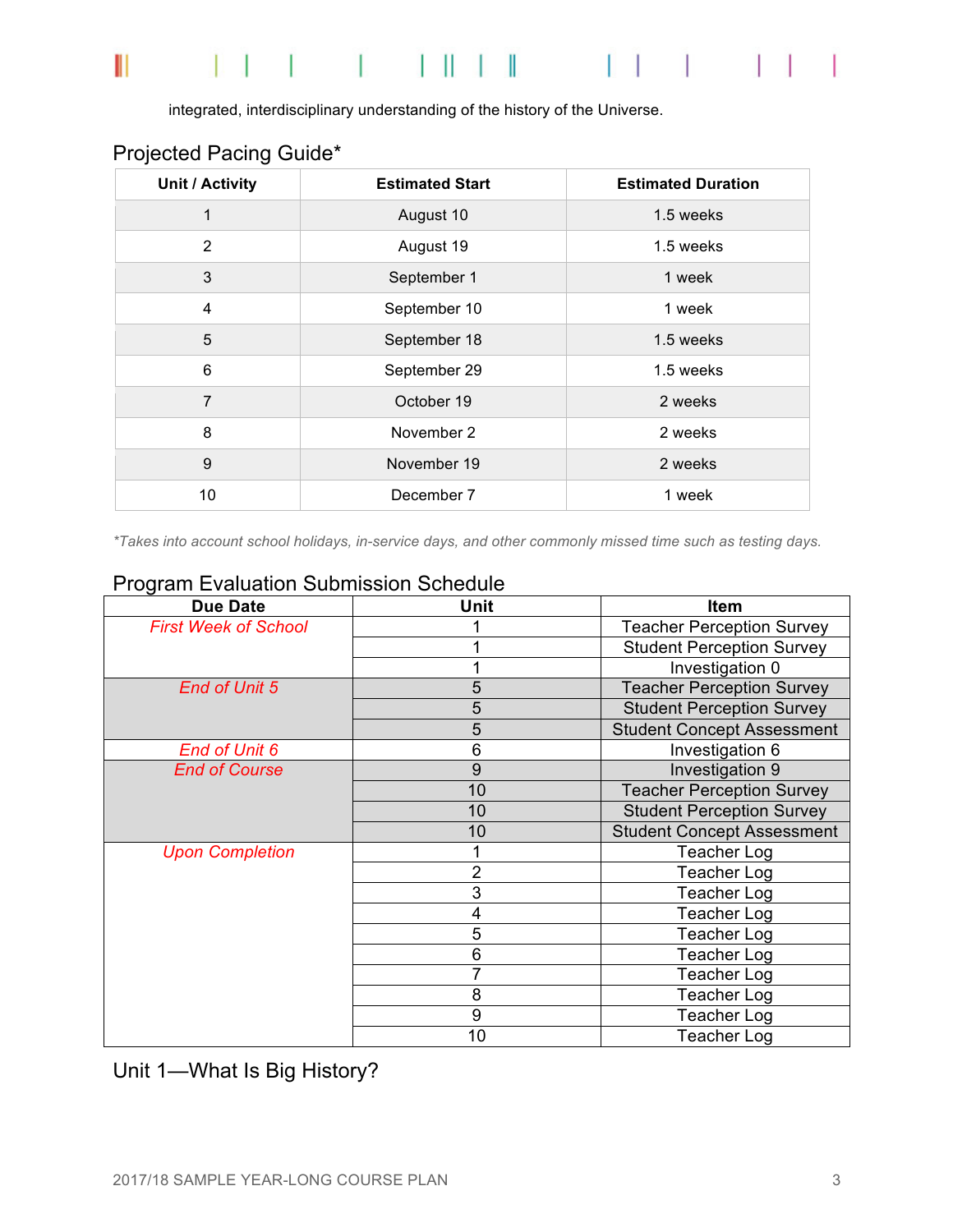#### Ш

#### *Start Date: August 10, 2017 (1.5 weeks)*

#### Learning Outcomes

- 1. Define thresholds of increasing complexity, origin stories, and scale.
- 2. Understand that Big History is a modern, science-based origin story that draws on many different types of knowledge.
- 3. Understand how you fit into the Big History narrative, using the concept of thresholds to frame your past, present, and future as well as the history of the Universe.
- 4. Understand what disciplines are and consider how the viewpoints of many different scholars can be integrated for a better understanding of a topic.
- 5. Learn to use timelines as a way to compare the scale of personal and historic events.
- 6. Identify a thesis statement and how writing is structured, and evaluate both of these elements in writing.

#### Unit 1 Driving Question

*"Why do we look at things from far away and close up?"*

#### Lesson 1.0—Welcome to Big History

- 1. Activity: Easter Island Mystery
- 2. Watch: *What Is Big History?*
- 3. Watch: *The Big Bang - Crash Course*
- 4. Activity: Big History Website Scavenger Hunt
- 5. Watch: *A Big History of Everything - H2*
- 6. Closing: Investigation 0

#### Lesson 1.1—Scale

- 1. Opening: *To Scale: The Solar System*
- 2. Activity: DQ Notebook

#### Lesson 1.2—Origin Stories

- 1. Activity: "Intro to Origin Stories"
- 2. Read: "Origin Stories Introduction"
- 3. Read: "Origin Story: Modern Scientific"
- 4. Activity: "Origin Stories Article Collection"
- 5. Read: "Origin Story: Chinese"
- 6. Read: "Origin Story: Judeo Christian"
- 7. Read: "Origin Story: Iroquois"
- 8. Read: "Origin Story: Mayan"
- 9. Read: "Origin Story: Greek"
- 10. Read: "Origin Story: Zulu"
- 11. Read: "Origin Story: Efik"
- 12. Read: "Big History, Faith, and Science"

#### Lesson 1.3—Claim Testing

- 1. Opening: Claim Testing Snap Judgment
- 2. Activity: DQ Notebook
- 3. Read: "Approaches to Knowledge"
- 4. Watch: *How Do We Decide What to Believe?*
- 5. Activity: Analyzing Investigation Writing Thesis/Major Claim and Structure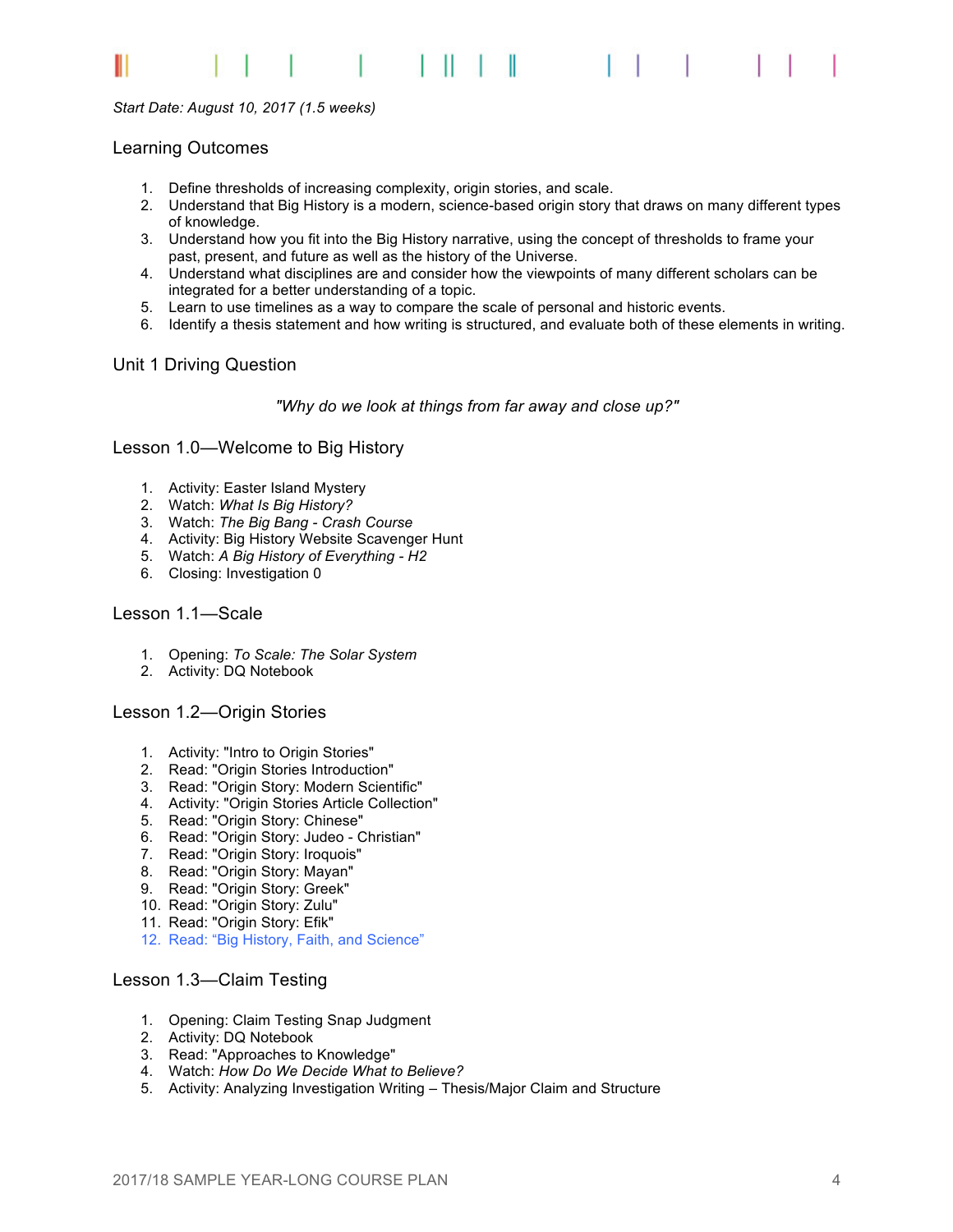

*By choosing one of the History as Mystery activities to begin the course, I'm able to show students that history is much more than just memorizing dates and people, but rather historians use evidence to piece together information to understand different eras of time. It is also crucial for students to learn the key concepts in this unit as they are the basis for the entire course. I teach at a Catholic high school and we've done quite a bit of cross-curricular work with the theology and science departments to make sure that students understand the complementary nature of history, faith, and science. I have students read an*  excerpt from a paper I presented at the International Big History conference, which can be found on *Yammer.*

*Note: Lesson 1.4 is for BHP Science Implementations.*

#### Unit 2—The Big Bang

*Start Date: August 19, 2017 (1.5 weeks)*

#### Learning Outcomes

- 1. Explain the basics of the Big Bang theory and the primary evidence that supports this theory.
- 2. Using evidence from texts and claim testing, explain why views of the Universe have changed over
- time and the roles that scientists played in shaping our understanding of the origin of the Universe.
- 3. Understand how to use claim testing to evaluate a claim or resource.
- 4. Locate Ptolemy, Copernicus, Galileo, Newton, and Hubble on a timeline and explain what each added to our collective understanding of the structure of the Universe.

#### Unit 2 Driving Question

#### *"How and why do individuals change their minds?" "How and why did human understanding of the Universe change? (WH)"*

#### Lesson 2.0—The Big Bang

- 1. Watch: *A Big History of Everything - H2 (Clip 8:25 to 12:04)*
- 2. Read: "Complexity and Thresholds"
- 3. Watch: *Introduction to Thresholds*
- 4. Watch: *Threshold 1: The Big Bang*
- 5. Activity: Claim Testing The Big Bang
- 6. Closing: Big Bang Infographic

#### Lesson 2.1—How Did Our Understanding of the Universe Change?

- 1. Opening: DQ Notebook
- 2. Watch: *Crash Course Big History: Why Cosmic Evolution Matters*
- 3. Read: "Claudius Ptolemy"
- 4. Read: "Galileo Galilei"
- 5. Read: "Nicolaus Copernicus"
- 6. Read: "Isaac Newton"
- 7. Read: "Henrietta Leavitt"
- 8. Read: "Edwin Hubble"

#### Lesson 2.2—What Are Disciplines?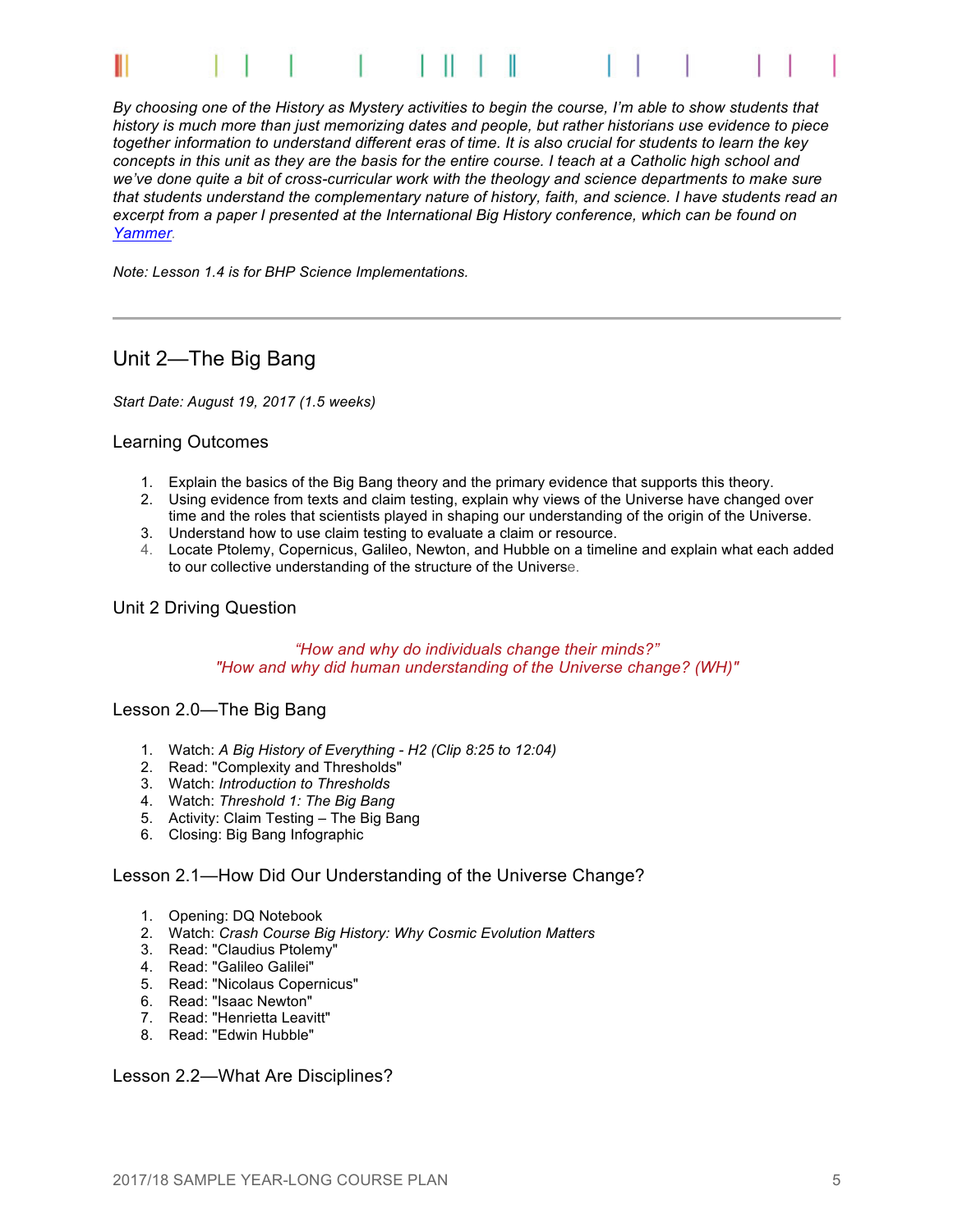#### 1 1 1 1  $\Box$ Ш

- 1. Opening: DQ Notebook
- 2. Watch: *Ways of Knowing - Introduction to Cosmology*
- 3. Watch: *Ways of Knowing - Introduction to Astrophysics*
- 4. Activity: Analyzing Investigation Writing Use of Evidence
- 5. Closing: Investigation 2

*I complete the vast majority of this unit in order; however, I do like to have students read the biographies in Lesson 2.1 before I show them the main lecture video (*How Did Our View of the Universe Change*), as I feel it allows students to piece together these scientists' changing views before David Christian spells it out for them in the video.*

*Note: Lesson 2.3 is for BHP Science Implementations.*

#### Unit 3—Stars & Elements

*Start Date: September 1, 2017 (1 week)*

#### Learning Outcomes

- 1. Describe how stars form.
- 2. Explain what happens in the life of a star and explain what happens when a star dies.
- 3. Explain how the death of stars results in the creation of heavier elements.
- 4. Explain why the formation of stars and the emergence of elements are so important in our world.
- 5. Understand what scholars from multiple disciplines know about a topic and the questions they can ask to gain an understanding of the topic from an integrated perspective.
- 6. Understand how to use and apply the concept of periodization.
- 7. Identify various types of causes and consequences, including short-term, long-term, and triggering events.

#### Unit 3 Driving Question

*"How can looking at the same information from different perspectives pave the way for progress?"*

#### Lesson 3.0—How Were Stars Formed?

- 1. Opening: The Life of a Star
- 2. Watch: *How Were Stars Formed?*
- 3. Activity: Understanding Causes and Consequences Part 1
- 4. Watch: *A Big History of Everything - H2 (Clip 12:05 to 16:47)*
- 5. Activity: Star Comic

#### Lesson 3.1—Creation of Complex Elements

- 1. Activity: DQ Notebook
- 2. Watch: *Threshold 3: New Chemical Elements*
- 3. Watch: *What Did Stars Give Us?*
- 4. Watch: *Crash Course Big History: Why Star Stuff Matters*
- 5. Activity: Understanding Causes and Consequences Part 2

#### Lesson 3.2—Ways of Knowing: Stars and Elements

1. Opening: DQ Notebook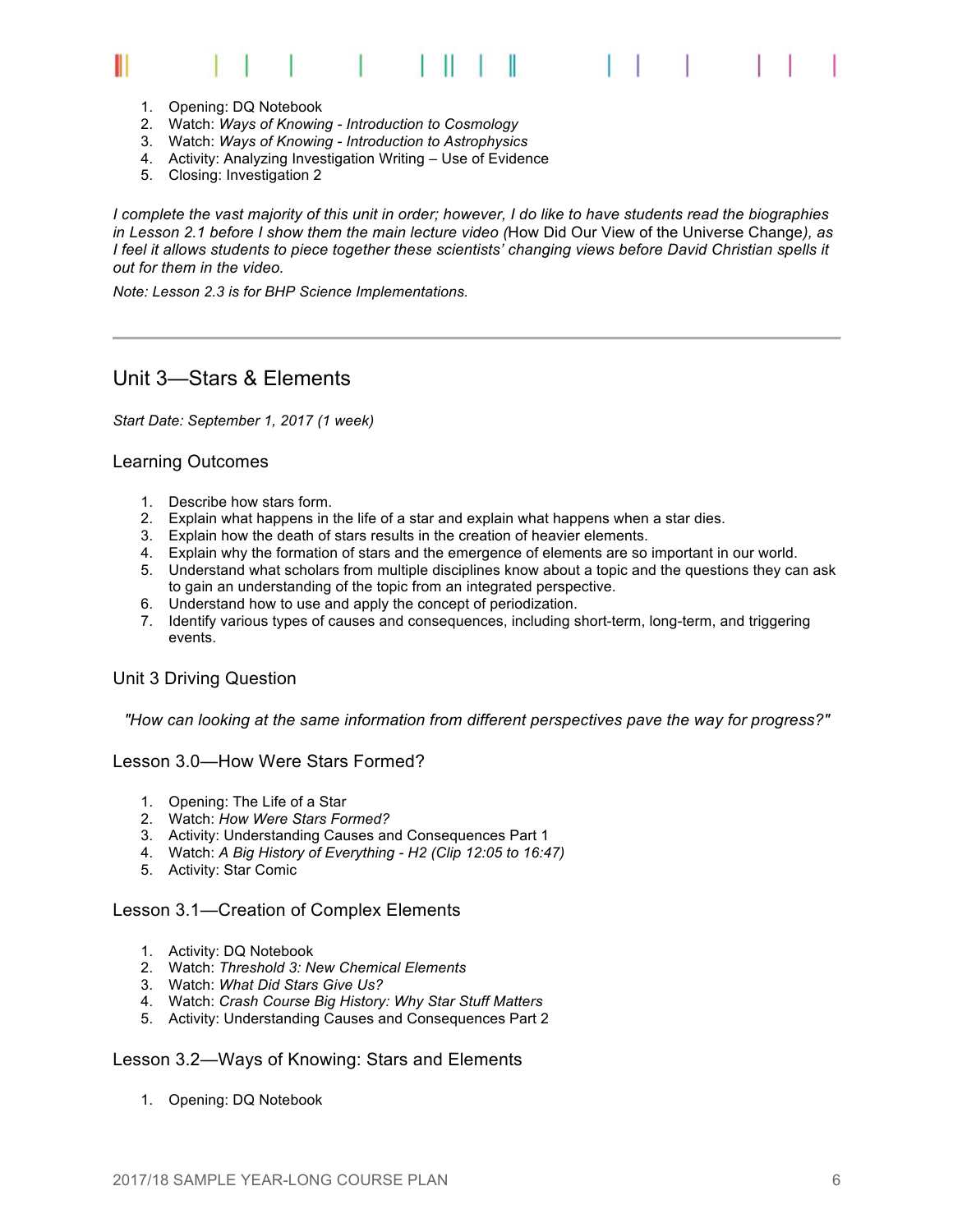# Ш

- 2. Watch: *Crash Course Chemistry - Periodic Table of Elements*
- 3. Read: "Dmitri Mendeleev Building the Periodic Table of Elements"
- 4. Read: "Marie Curie Chemistry, Physics, and Radioactivity"
- 5. Activity: Analyzing Investigation Writing Use of BHP Concepts

*In order to make sure to have an ample amount of time for humans and more of the world history pieces in later units, I move through this unit rather quickly. I feel as though it is important to teach students about the formation and death of stars and how this leads to new complexity but it is easy to almost get lost in relaying this information. Therefore, it is important to remember the narrative and focus on why the life and death of stars are thresholds of increasing complexity, especially as this relates to the formation of the Earth and life. The Star Comic activity is always a favorite. I've shared some student work on Yammer and also wrote a blog about using these activities in the classroom.*

Note: Lessons 3.3 and 3.4 are for BHP Science Implementations.

### Unit 4—Our Solar System & Earth

*Start Date: September 10, 2017 (1 week)*

#### Learning Outcomes

- 1. Explain why planets are more complex than stars.
- 2. Use evidence to explain how the Earth and its atmosphere developed and changed over time.
- 3. Explain the basic mechanisms and key pieces of evidence for plate tectonics, and how plate tectonics impacts life on Earth.
- 4. Define geology, the types of questions geologists ask, and the tools they use to answer those questions.
- 5. Explain why geology is important to understanding the history of the Earth.
- 6. Understand how geologists can work with scientists and historians from other disciplines to form a deeper understanding of the history of the Earth.
- 7. Understand multiple causes and how to identify them.
- 8. Demonstrate an ability to construct an argument in writing.

#### Unit 4 Driving Question

#### *"How and why do theories become generally accepted?"*

#### Lesson 4.0—Earth & the Formation of Our Solar System

- 1. Opening: Planet Card Sort
- 2. Watch: *Threshold 4: Earth and the Solar System*
- 3. Watch: *How Did Earth and the Solar System Form?*
- 4. Read: "How Our Solar System Formed"
- 5. Activity: Mapping Causes

#### Lesson 4.1—What Was Young Earth Like?

- 1. Opening: DQ Notebook
- 2. Watch: *What Was the Young Earth Like?*
- 3. Watch: *The Early Atmosphere*

#### Lesson 4.2—Why Is Plate Tectonics Important?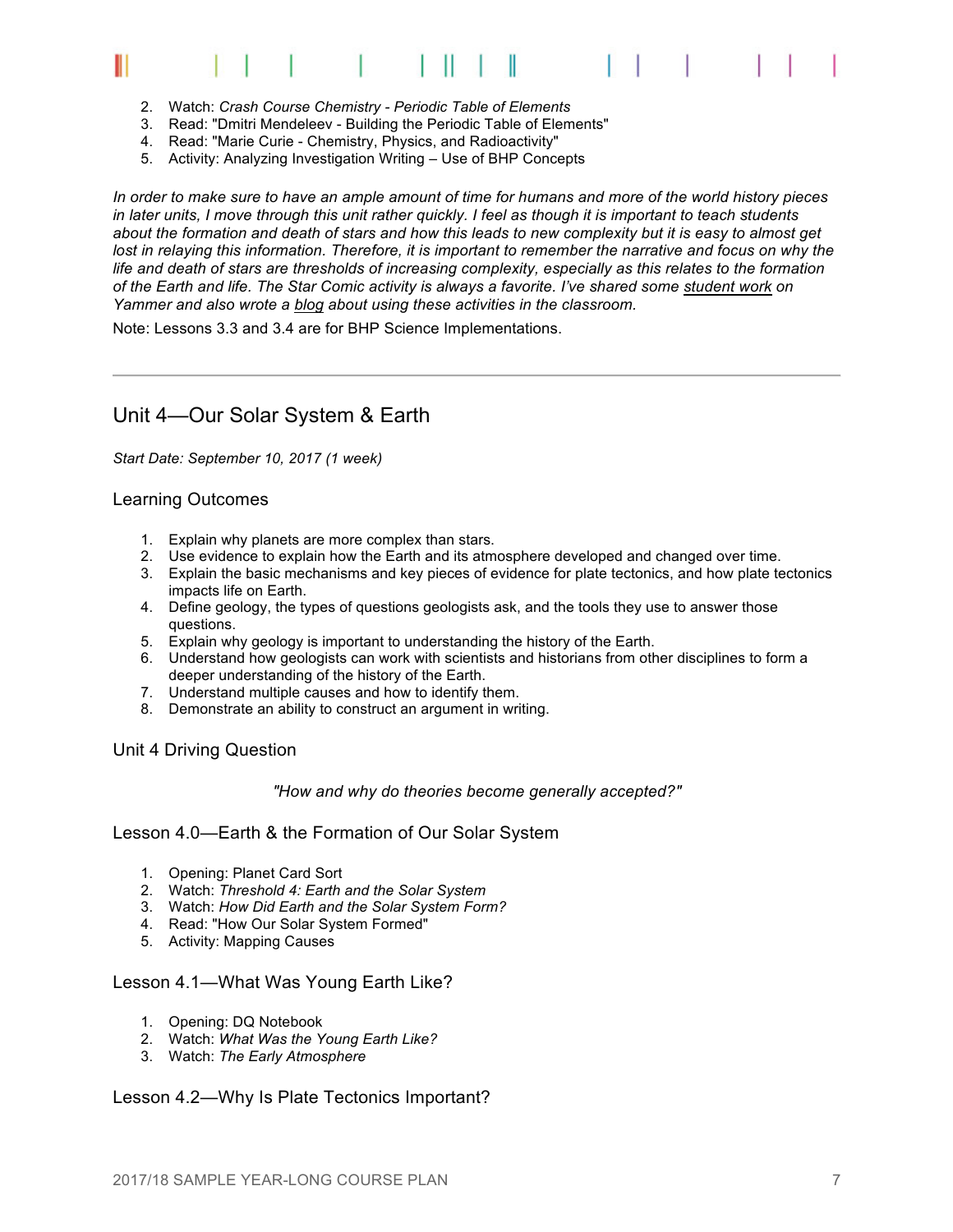#### **The Common** Ш H.

- 1. Watch: *The Solar System and the Earth - Crash Course*
- 2. Activity: Claim Testing Geology and the Earth's Formation

#### Lesson 4.3—Ways of Knowing: Our Solar System and Earth

- 1. Opening: DQ Notebook
- 2. Watch: *Introduction to Geology*
- 3. Read: "Alfred Wegener and Harry Hess"
- 4. Watch: *Introduction to the Geologic Time Chart*
- 5. Activity: Revising Investigation Writing Constructing and Argument

*This unit is also a short one for me. This semester I used a student video from the first year I taught the course, which is a stop motion explanation of the formation of the Solar System using M&Ms and cookies, instead of the Active Accretion Activity.*

*Note: Lessons 4.4 and 4.5 are for BHP Science Implementations.*

#### Unit 5—Life

*Start Date: September 18, 2017 (1.5 weeks)*

#### Learning Outcomes

- 1. Describe the conditions that made it possible for life to emerge on Earth.
- 2. Explain the differences between life and nonlife.
- 3. Describe the major events in the development of life on Earth and explain what is meant by the term biosphere.
- 4. Use evidence to explain adaptation and evolution, including Darwin's theory of natural selection and DNA.
- 5. Demonstrate using texts as evidence in historical writing.

#### Unit 5 Driving Question

*"How and why do theories evolve?"*

#### Lesson 5.0—What Is Life?

- 1. Opening: DQ Notebook
- 2. Watch: *A Big History of Everything - H2 (Clip 26:45 to 39:42)*
- 3. Watch: *Threshold 5: Life*
- 4. Activity: How Closely Related Are We?
- 5. Watch: *The Origin of Life - Crash Course*
- 6. Closing: Claim Testing What Is Life?

#### Lesson 5.1—How Did Life Begin and Change?

- 1. Watch: *How Did Life Begin and Change?*
- 2. Watch: *Mini-Thresholds of Life*
- 3. Watch: *Crash Course Big History: Why the Evolutionary Epic Matters*

#### Lesson 5.2—How Do Earth and Life Interact?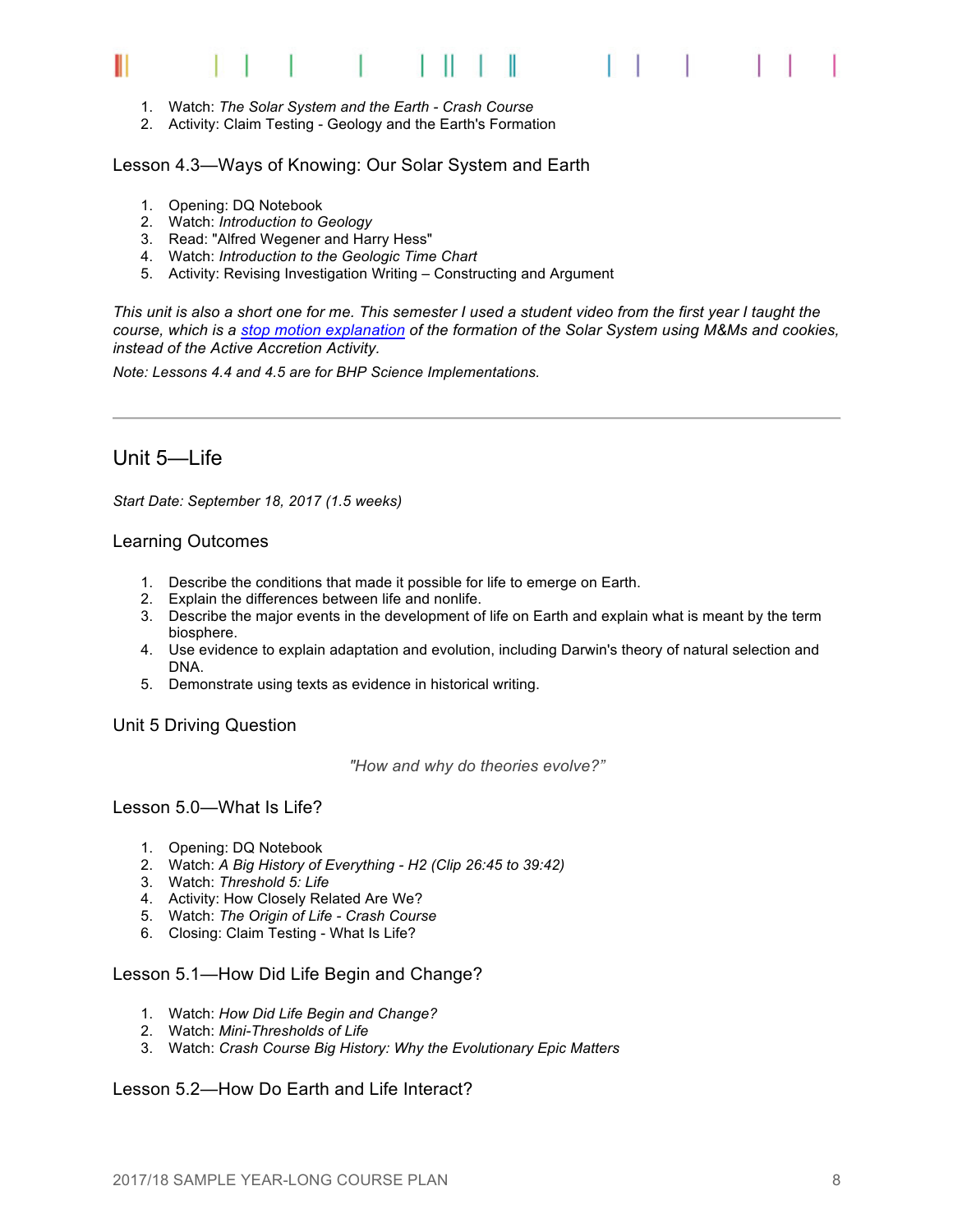#### $\Box$ Ш

- 1. Activity: DQ Notebook
- 2. Read: "What Is the Biosphere?"
- 3. Watch: *How Do Earth and Life Interact?*
- 4. Watch: *How We Proved an Asteroid Wiped Out the Dinosaurs*

#### Lesson 5.3—Ways of Knowing: Life

- 1. Read: "Watson, Crick, and Franklin"
- 2. Activity: Revising Investigation Writing: Using Texts as Evidence

*Unit 5 has a lot in it! It is very easy to get sidetracked and off the mission of keeping with the narrative here, especially considering this is where students encounter dinosaurs! I've condensed this unit down a bit but made sure to keep those activities that I thought were most important. Students sometimes get confused in Lesson 5.2 with how life and Earth interact so be sure to stress the importance and difference of how astronomical, geological, and biological events affect life on Earth. Note: Lesson 5.4 is for BHP Science Implementations.*

#### Unit 6—Early Humans

*Start Date: September 29, 2017 (1.5 weeks)*

#### Learning Outcomes

- 1. Describe human evolution, using evidence and connection to other species of mammals.
- 2. Explain whether or not symbolic language makes humans different.
- 3. Describe how early humans lived.
- 4. Explain collective learning.
- 5. Understand what scholars from multiple disciplines know about a topic and the questions they can ask to gain an understanding of the topic from an integrated perspective.
- 6. Show early human migration on a map.
- 7. Demonstrate using BHP concepts accurately in writing.
- 8. Demonstrate an understanding of multiple causes and how they complicate the relationship between causes, consequences, and their interaction with one another.

#### Unit 6 Driving Question

#### *"What makes humans different from other species?"*

#### Lesson 6.0—How Our Ancestors Evolved

- 1. Opening: Early Ancestors
- 2. Watch: *Threshold 6: Humans and Collective Learning*
- 3. Watch: *Human Evolution – Crash Course*
- 4. Activity: Evolution Comic
- 5. Read: "Lucy and the Leakeys"
- 6. Read: "Jane Goodall"

#### Lesson 6.1—Ways of Knowing: Early Humans

- 1. Opening: DQ Notebook
- 2. Watch: *Intro to Anthropology*
- 3. Watch: *Intro to Archaeology*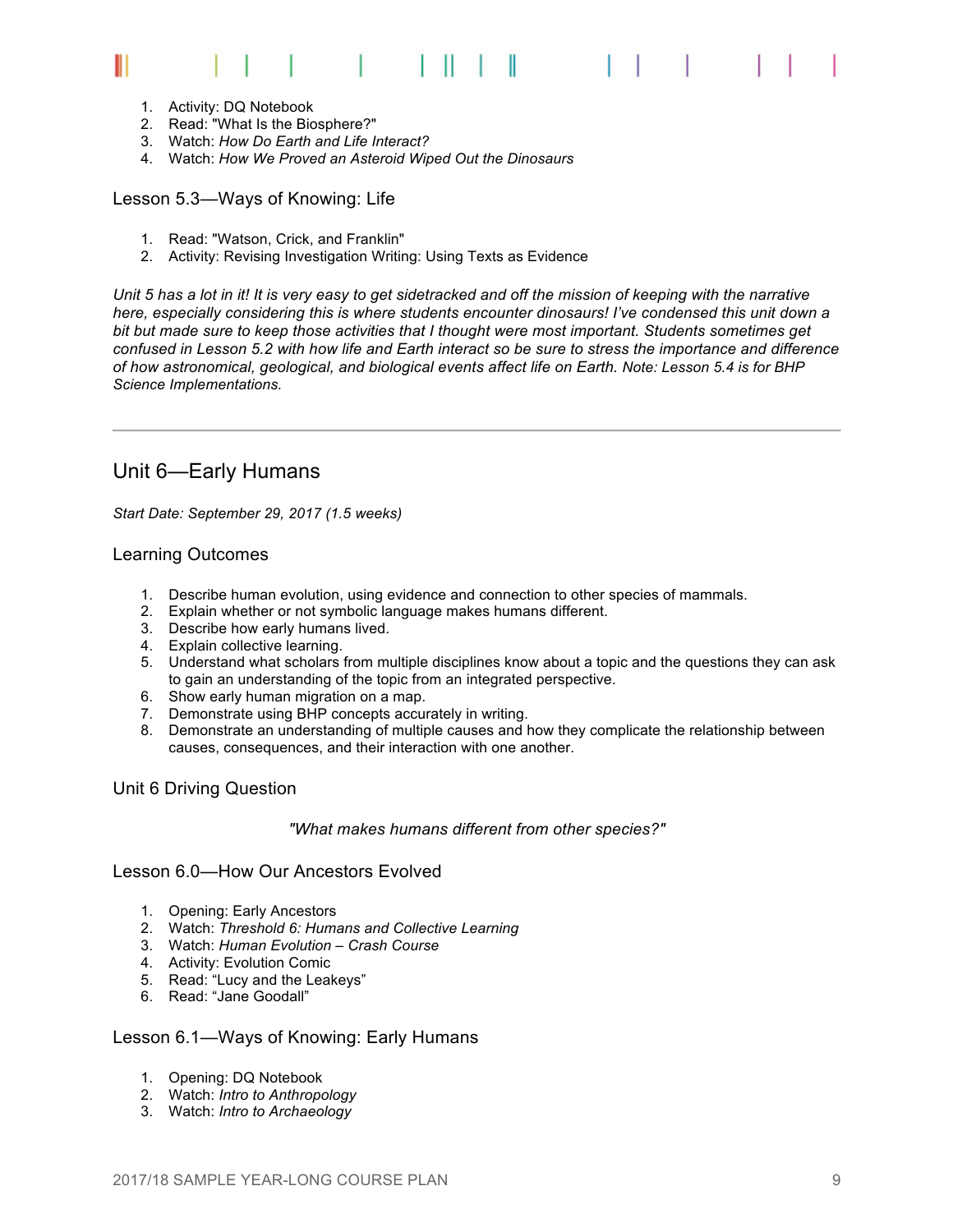#### $\Box$ Ш Ш

- 4. Activity: What Do You Know? What Do You Ask?
- 5. Activity: Historos Cave

Lesson 6.2—Collective Learning

- 1. Opening: Collective Learning Snap Judgment
- 2. Read: "Collective Learning" (Part 1)
- 3. Watch: *Crash Course Big History: Why Human Evolution Matters*
- 4. Watch: *Early Evidence of Collective Learning*
- 5. Closing: Alphonse the Camel

#### Lesson 6.3—How Did the First Humans Live?

- 1. Opening: DQ Notebook
- 2. Watch: *How Did the First Humans Live?*
- 3. Read: "Foraging"
- 4. Watch: *From Foraging to Food Shopping*
- 5. Activity: Hunter Gatherer Menu
- 6. Watch: *Crash Course Big History: Why Human Ancestry Matters*
- 7. Activity: Human Migration Patterns
- 8. Activity: Revising Investigation Writing Applying BHP Concepts
- 9. Closing: Investigation 6

*Students really enjoy doing a number of activities in this unit, especially the Hunter-Gatherer Menu and Historos Cave. I wrote a blog about using the Historos Cave activity in my classroom, which might help others to see how this assignment really gets students to think about drawing conclusions and using interdisciplinary thinking.*

#### Unit 7—Agriculture & Civilization

*Start Date: October 19, 2017 (2 weeks)*

#### Learning Outcomes

- 1. Define agriculture and describe where it emerged.
- 2. Identify the features of agrarian civilizations.
- 3. Understand the similarities and differences between the lifestyles of hunter-gatherers and farmers.
- 4. Describe how early civilizations formed and their key features.
- 5. Understand what scholars from multiple disciplines know about agriculture and civilization and the information they can derive from them using an integrated perspective.
- 6. Describe how agrarian civilizations formed and analyze their key similarities and differences.
- 7. Use sentence starters to strengthen making an argument in writing.

#### Unit 7 Driving Question

*"To what extent was farming an improvement over foraging?" "What makes human societies similar and different?" (WH) " "Why do societies collapse?" (WH)*

Lesson 7.0—The Rise of Agriculture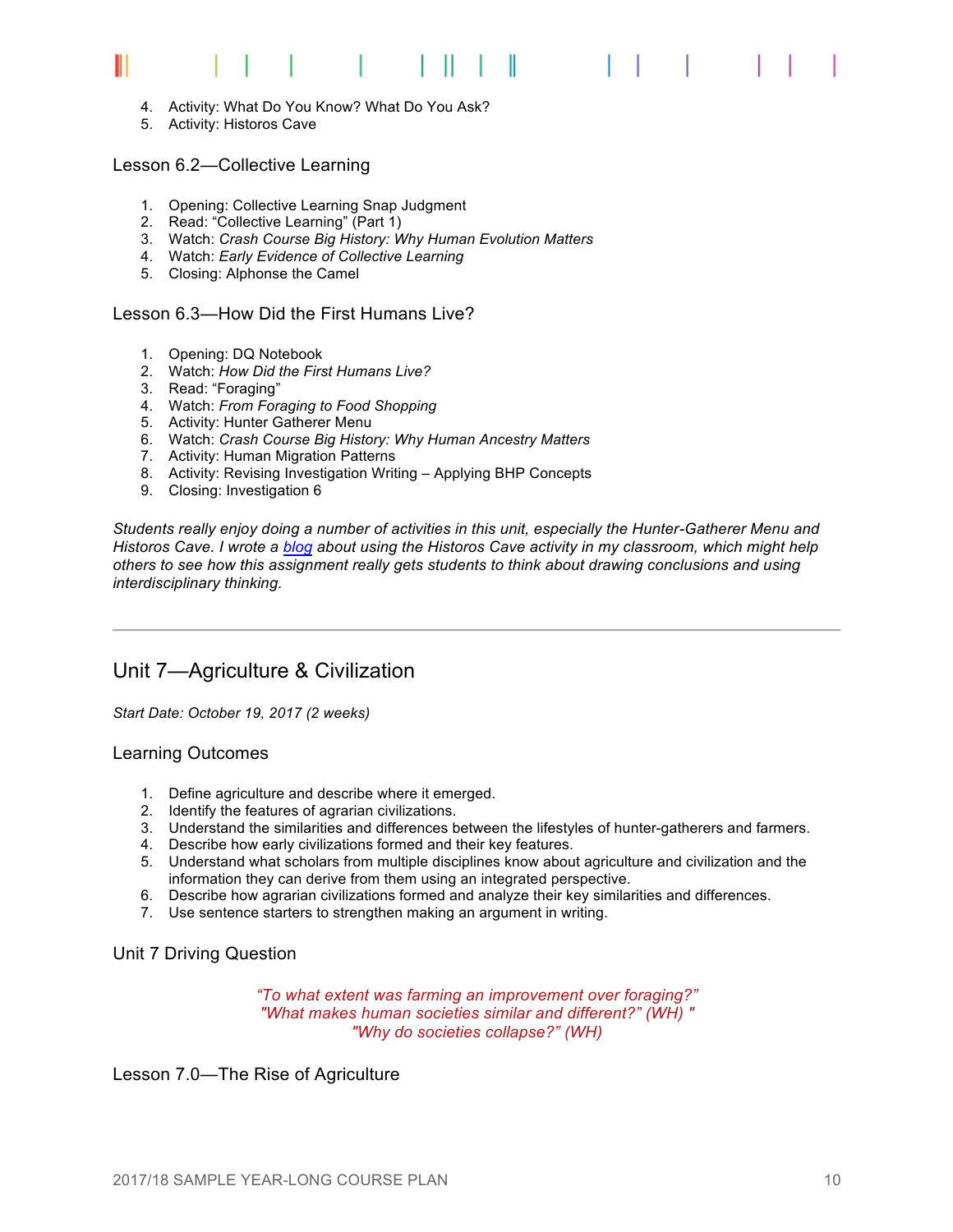#### Ш

- 1. Watch: *Threshold 7: Agriculture*
- 2. Watch: *Why Was Agriculture So Important?*
- 3. Activity: DQ Notebook
- 4. Read: "Collective Learning" (Part 2)
- 5. Read: "What's for Dinner Tonight? Evidence of Early Agriculture The First Farmers" (WH)

#### Lesson 7.1—The First Cities and States Appear

- 1. Watch: *Where and Why Did the First Cities and States Appear?*
- 2. Read: Agrarian Civilizations Introduction
- 3. Read: "Uruk"
- 4. Read: "Mesoamerica"
- 5. Read: "Jericho"
- 6. Read: "East Asia"
- 7. Read: "Greco Roman"
- 8. Read: "Aksum"
- 9. Read: "Ghana"
- 10. Read: "We're Not in Kansas Anymore: The Emergence of Early Cities'" (WH)
- 11. Read: "The Origin of World Religions" (WH)
- 12. Activity: Early Civilization Museum Project

#### Lesson 7.2—Ways of Knowing: Agriculture and Civilization

- 1. Opening: Social Status, Power, and Human Burials
- 2. Watch: *Intro to History*
- 3. Watch: *Migrations and Intensification – Crash Course*
- 4. Activity: DQ Notebook
- 5. Read: "The Origin of Agriculture in Africa"
- 6. Closing: Were They Pushed or Did They Jump?
- 7. Activity: Revising Investigation Writing Sentence Starters Part 1

*This is the first unit that dives into early civilizations, a topic that many students have touched upon in previous classes. I've found that the Early Civilizations Museum Project really gets students excited about the material and interested in learning about the different cultures, especially as each group wants to be chosen as the*  "best" civilization. You can read about my classroom experiences with this activity in the Big History blog.

*Note: Lesson 7.3 is for BHP Science Implementations.*

#### Unit 8—Expansion & Interconnection

*Start Date: November 2, 2017 (2 weeks)*

#### Learning Outcomes

- 1. Analyze what propelled the expansion and interconnection of agrarian civilizations.
- 2. Investigate the implications of interconnected societies and regions by looking at spread of people, plants, animals, disease, goods, and ideas. (WH)
- 3. Explain how new networks of exchange accelerated collective learning and innovation.
- 4. Describe the changing characteristics of societies in the four world zones before and after oceanic travel and the thickening of global networks.
- 5. Use sentence starters to strengthen the use of texts as evidence in writing.
- 6. Analyze a complex historical event through the lens of causality.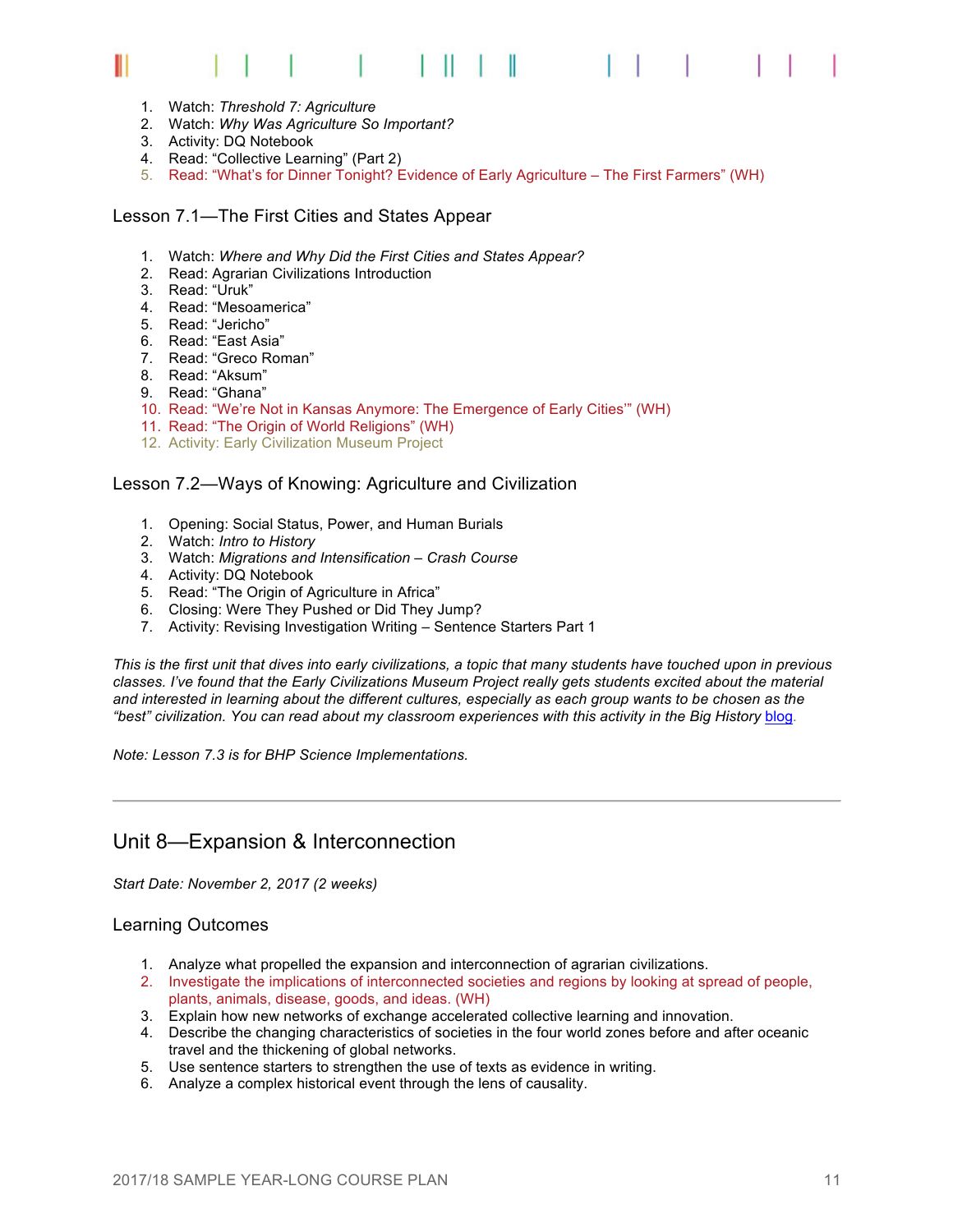

#### Unit 8 Driving Question

#### *"What are the positive and negative impacts of interconnection?"*

#### Lesson 8.0—Expansion

- 1. Opening: What Caused Expansion?
- 2. Watch: *Why Did Civilization Expand?*
- 3. Watch: *The Modern Revolution – Crash Course*
- 4. Read: "The Four World Zones"
- 5. Activity: DQ Notebook
- 6. Closing: Causes of the Modern Revolution

#### Lesson 8.1—Exploration & Interconnection

- 1. Opening: World Travelers
- 2. Watch: *Crash Course Big History: Why Early Globalization Matters*
- 3. Read: "China: The First Great Divergence"
- 4. Read: "An Age of Adventure"
- 5. Activity: An Age of Adventure
- 6. Read: "Ibn Battuta"
- 7. Read: "Marco Polo"
- 8. Read: "Zheng He"

#### Lesson 8.2—The Columbian Exchange

- 1. Opening: Goods of the Columbian Exchange Snap Judgment (WH)
- 2. Watch: *Crash Course World History: The Columbian Exchange* (WH)
- 3. Read: "Investigating the Consequences of the Columbian Exchange" (WH)
- 4. Read: "When Humans Became Inhumane: The Atlantic Slave Trade" (WH)
- 5. Closing: Columbian Exchange Infographic (WH)

#### Lesson 8.3—Commerce & Collective Learning

- 1. Activity: DQ Notebook
- 2. Read: "One Lump or Two? The Development of a Global Economy" (WH)
- 3. Read: "Benjamin Banneker: Science in Adversity"
- 4. Read: "The First Silk Roads"
- 5. Read: "She Blinded Me with Science: Collective Learning and the Emergence of Modern Science" (WH)
- 6. Activity: Revising Investigation Writing Sentence Starters Part 2

*I incorporate a large portion of the world history articles into this unit and I supplement with more detailed information as well in order to shift the scale a bit more. This is probably the unit that students tend to remember the most because it has to do with the Columbian Exchange, which is a topic they have previously studied and one that is closely associated with food (always something that sticks in teenagers' minds)!* 

#### Unit 9—Acceleration

*Start Date: November 19, 2017 (2 weeks)*

Learning Outcomes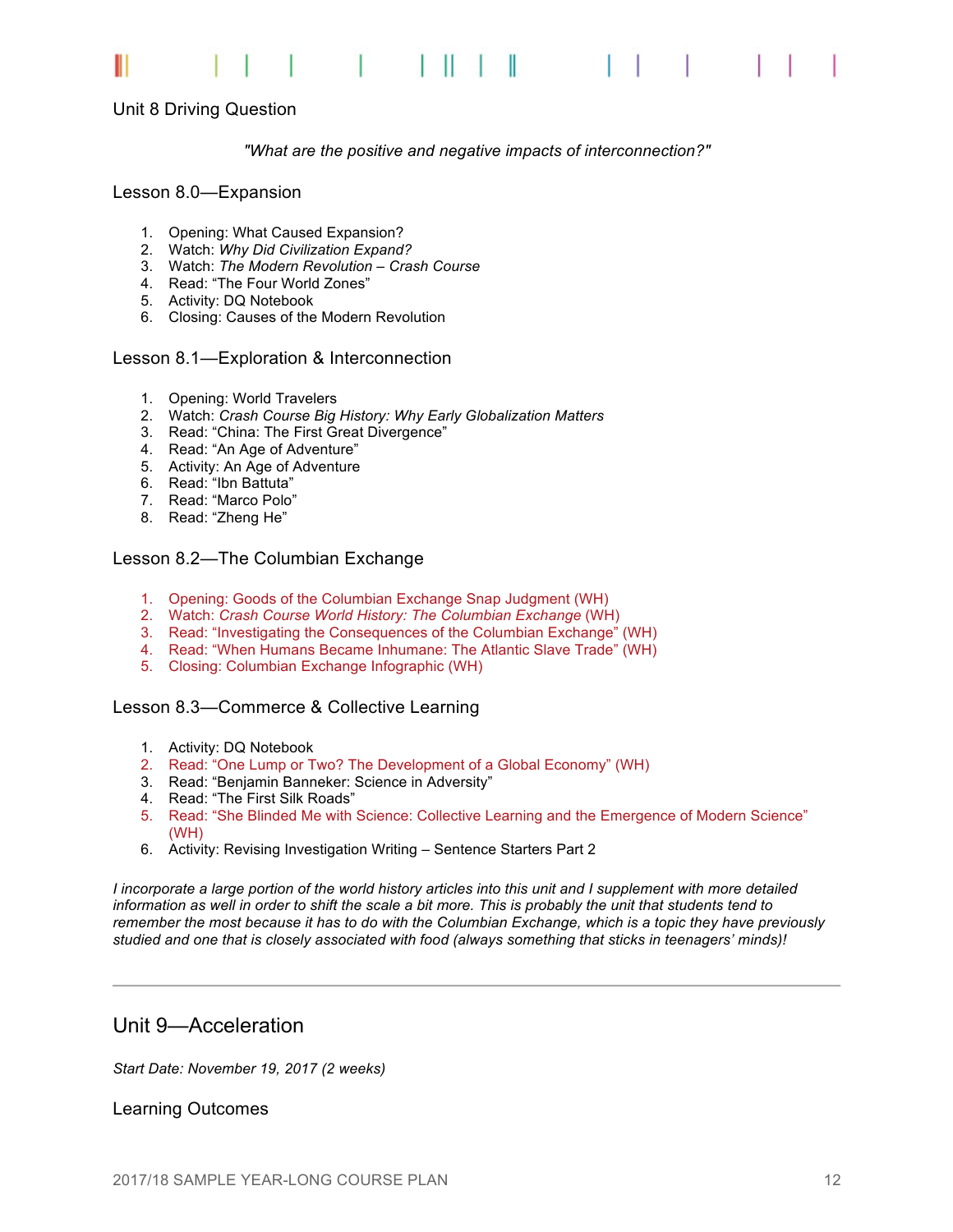#### Ш Ш

- 1. Describe accelerating global change and the factors that describe it.
- 2. Understand the key features that define the Anthropocene.
- 3. Describe the acceleration in world population, technology, science, communication, and transportation. Explain how they have benefited and threatened humanity.
- 4. Explain the changes in the use, distribution, and importance of natural resources on human life.
- 5. Use sentence starters to build skills in applying BHP concepts.
- 6. Analyze the causes and consequences of major revolutions in global political, economic, and social networks. (WH)
- 7. Analyze the causes and consequences of shifts in world population, including the impact of industrialism and commerce. (WH)
- 8. Analyze the causes, characteristics, and long-term consequences of World War I, the Great Depression and World War II. (WH)

#### Unit 9 Driving Question

*"To what extent has the Modern Revolution been a positive or a negative force?"*

Lesson 9.0—Transitions, Thresholds, and Turning Points in Human History

- 1. Opening: Periodizing Big History (WH)
- 2. Activity: A Day in the Life (WH)
- 3. Watch: *Threshold 8: The Modern Revolution* (WH)

#### Lesson 9.1—Acceleration

- 1. Activity: DQ Notebook
- 2. Watch: *Crash Course World History: The Industrial Revolution*
- 3. Watch: *How Did Change Accelerate?*
- 4. Read: "Acceleration"
- 5. Closing: Causality Lesson

#### Lesson 9.2—The Anthropocene

- 1. Watch: *The Anthropocene and the Near Future - Crash Course*
- 2. Read: "The Anthropocene"

#### Lesson 9.3—Changing Economies

- 1. Opening: DQ Notebook
- 2. Read: "Collective Learning" (Part 4)
- 3. Watch: *A Big History of Everything – H2 (Clip 1:07 to 1:14)*
- 4. Watch: *Energy*
- 5. Activity: Revising Investigation Writing: Sentence Starters Part 3
- 6. Closing: Investigation 9

#### Lesson 9.4—How Was the Modern World Created? Industrialism

- 1. Watch: *How Was the Modern World Created? (WH)*
- 2. Read: "Why Is That T-Shirt So Cheap? The Origins of the Industrial Revolution" (WH)

#### Lesson 9.5—How Was the Modern World Created? Modern States and Identities.

- 1. Read: "You Say You Want a Revolution: Political Change on Both Sides of the Atlantic" (WH)
- 2. Watch: *Crash Course World History: Imperialism* (WH)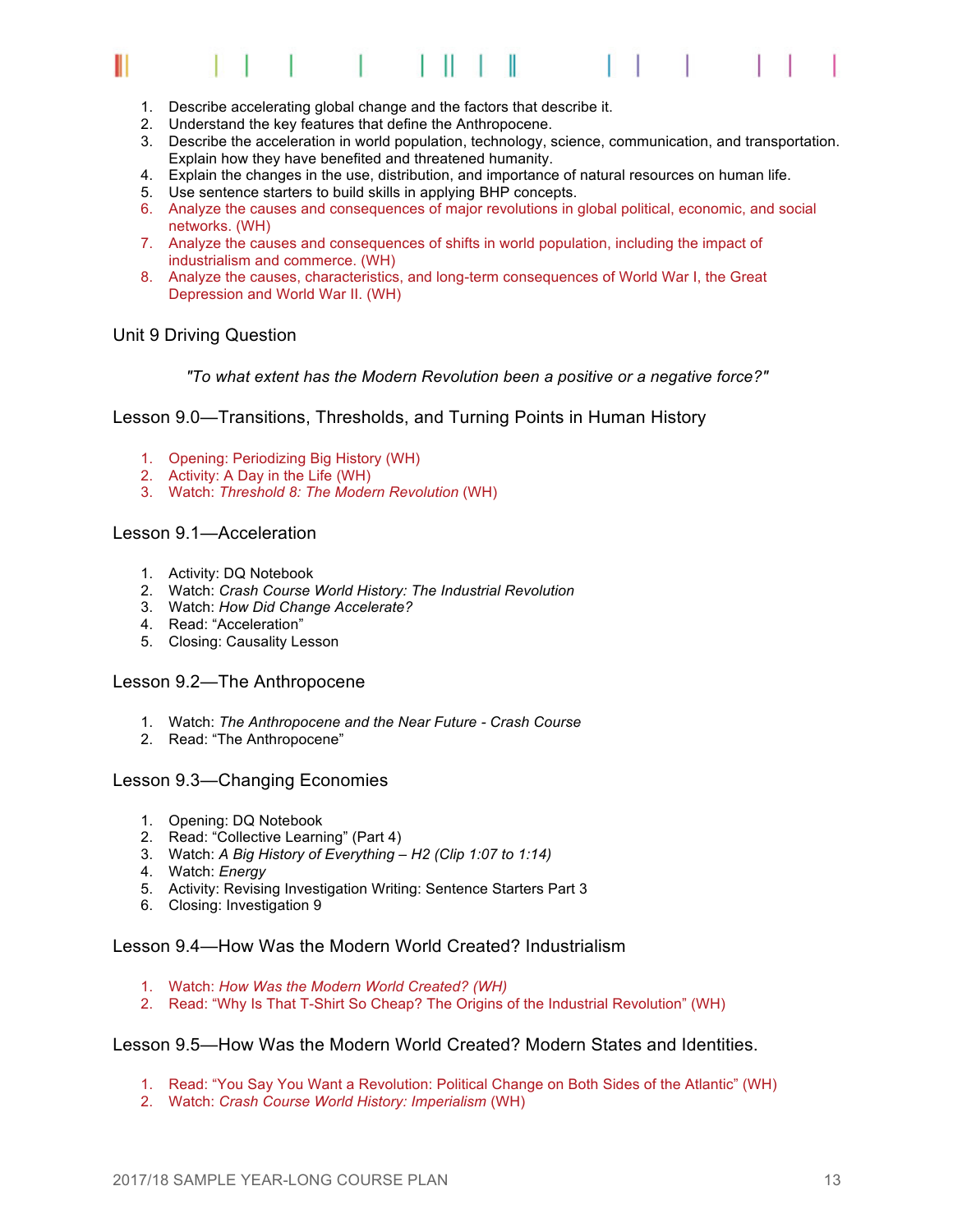3. Read: "Imperialism and Resistance Shape a Modern World: 1850 – 1914" (WH)

#### Lesson 9.6—Crisis and Conflict on the Global Stage

- 1. Watch: Crash Course World History: Archdukes, Cynicism, and World War I (WH)
- 2. Activity: Understanding the Consequences of the Global Depression (WH)
- 3. Watch: *Crash Course World History: World War II* (WH)
- 4. Activity: Propaganda and World War II (WH)

#### Lesson 9.7—Acceleration, Demographic, Political, and Technological

1. Read: "And Then Gandhi Came: Nationalism, Revolution, and Sovereignty" (WH)

*I rearrange this unit a bit to make it flow in a more chronological order. I start with Lesson 9.0 and 9.1 and then move to 9.4 through9.7 before circling back around for 9.2 and 9.3. Since many students have learned about the majority of these topics in junior high, it is helpful to start with a pretest to see what areas need refreshing.* 

*Note: Lessons 9.8 and 9.9 are for BHP Science Implementations.*

#### Unit 10—The Future

*Start Date: December 7, 2017 (1 week)*

#### Learning Outcomes

- 1. Explain the Big History story and its defining features and patterns.
- 2. Identify important human and environmental issues that affect the future of our species and the biosphere.
- 3. Propose a vision of the future based on new understandings of the past.

#### Unit 10 Driving Question

*"What's the next threshold?"*

#### Lesson 10.0—Looking Back

- 1. Opening: Timeline Review
- 2. Watch: *The History of Everything – TED*
- 3. Activity: DQ Notebook

#### Lesson 10.1—The Biosphere

- 1. Watch: *Crash Course World History: Globalization II – Good or Bad*
- 2. Watch: *The Atmosphere and Climate*
- 3. Closing: Visions of the Future

#### Lesson 10.2—Looking Forward

- 1. Watch: *A Big History of Everything – H2*
- 2. Read: "Complexity and the Future"